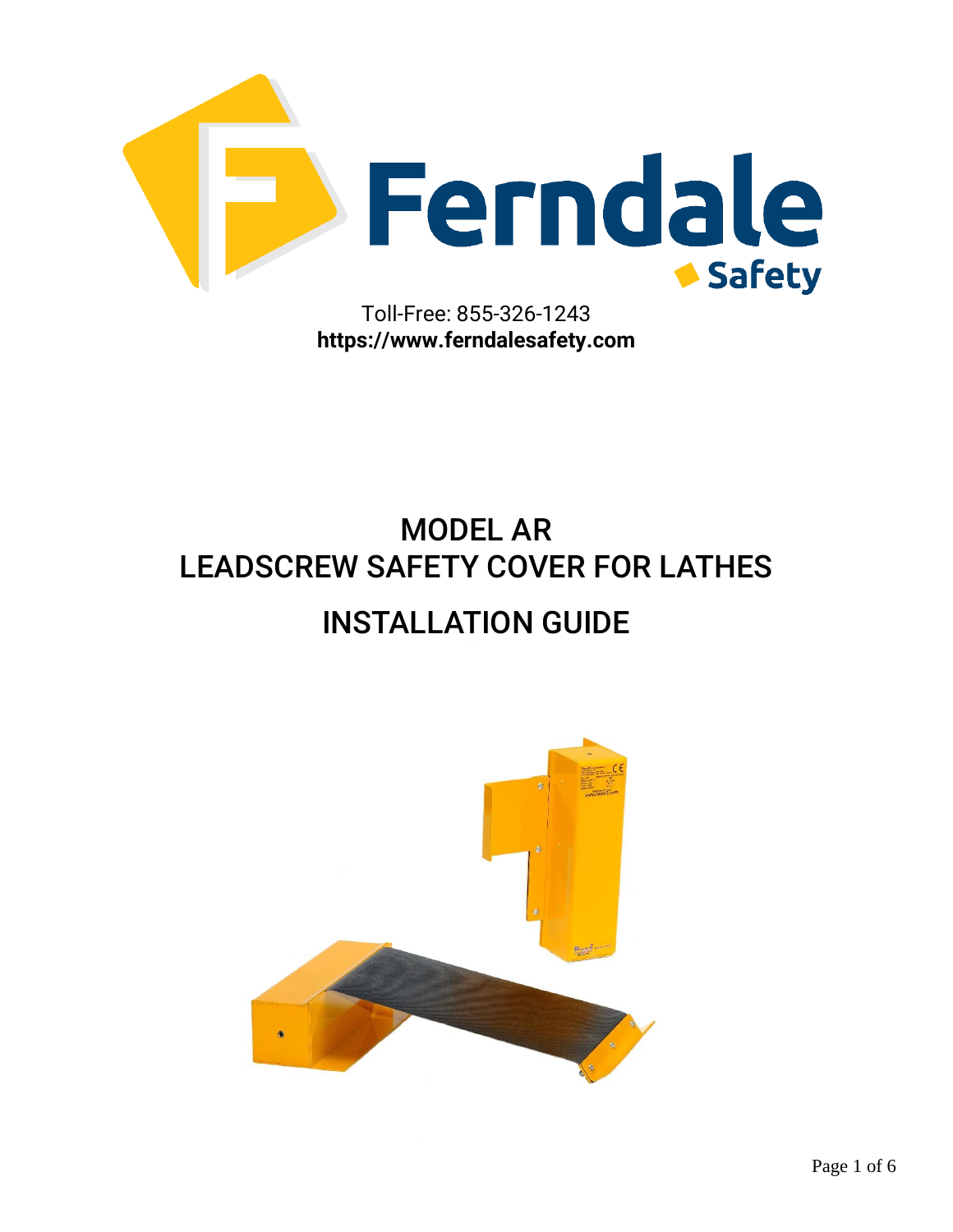**Thank you for the purchase of our leadscrew guard. We have made this installation guide to help you set up and use this product. This guide assumes that you are familiar with drilling, tapping, and fabricating simple brackets. If you need any extra help, please call us at 855-326-1243.**

## **IDENTIFICATION OF COMPONENTS**

- Each AR set comes with one left and one right roller blind assembly.
- To distinguish between a left or right AR assembly, Refer to figure 1 for the identification photo.

AR metal box sizes depend on blind length and height. The big ARs can be massive – take care of lifting and installing these boxes.



*Model AR1500 shown*

## **Warning - Do not disassemble the metal box. There is a spring under tension!**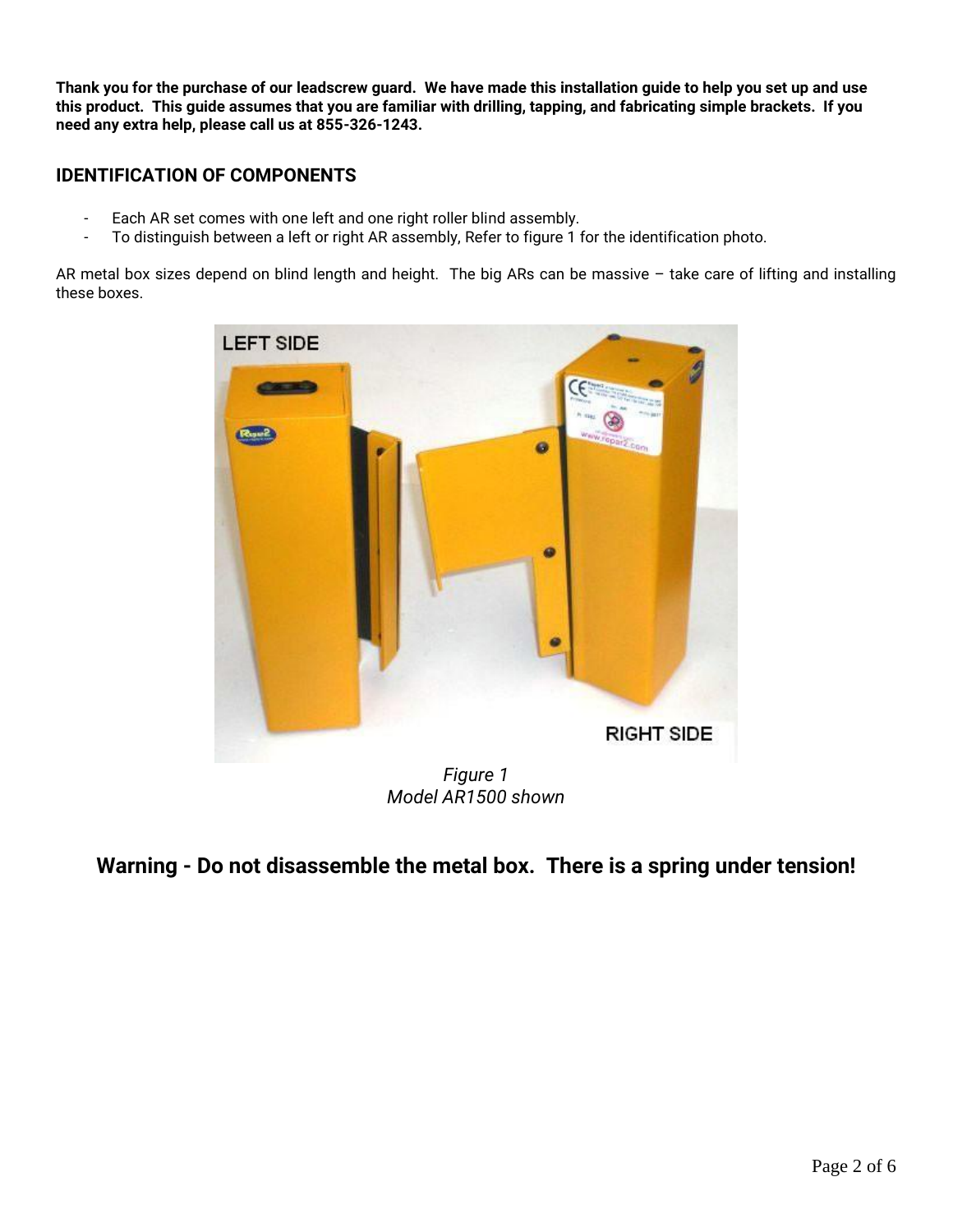## **INSTALLATION**

See figure 2 for a sample installation. In the case of the lathe in figure 2, a special bracket has been used to bypass the threading dial. See figure 3 for a closeup photo of the right side AR and bracket. You may need to manufacture one or more custom bracket(s) as needed.



*Figure 2 Lathe with AR lead screw guard installed.*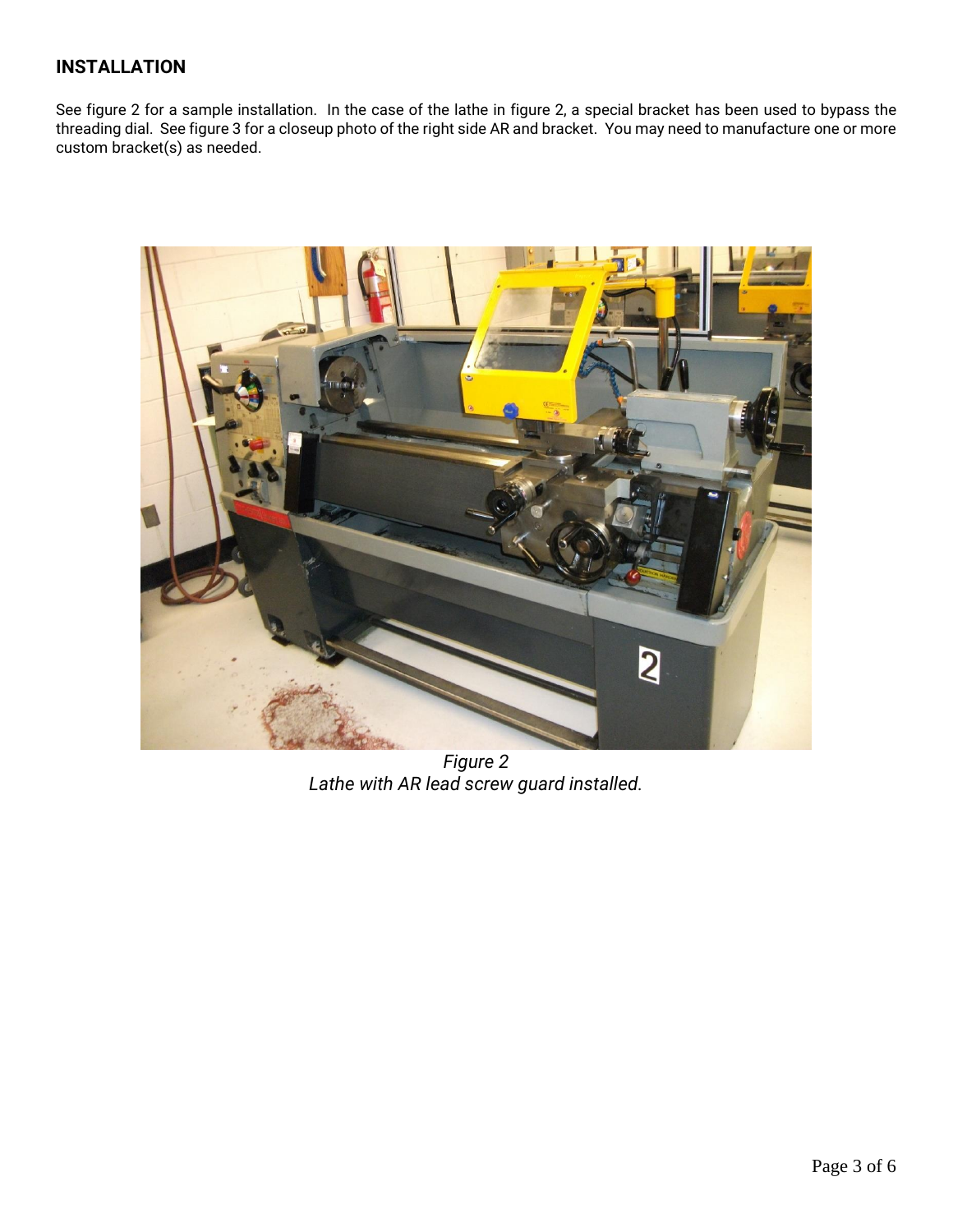

*Figure 3 Detail of right-side AR and manufactured bracket made to go over threading dial*

Note the box installation, which is on an angle. Install the AR boxes on an angle to minimize the open space between the blind and lathe. Experiment with different positions to see what works best in your case.

If more convenient, the AR metal boxes can be installed on the carriage and turned upside down. You may cut the AR bracket to accommodate the machine profile.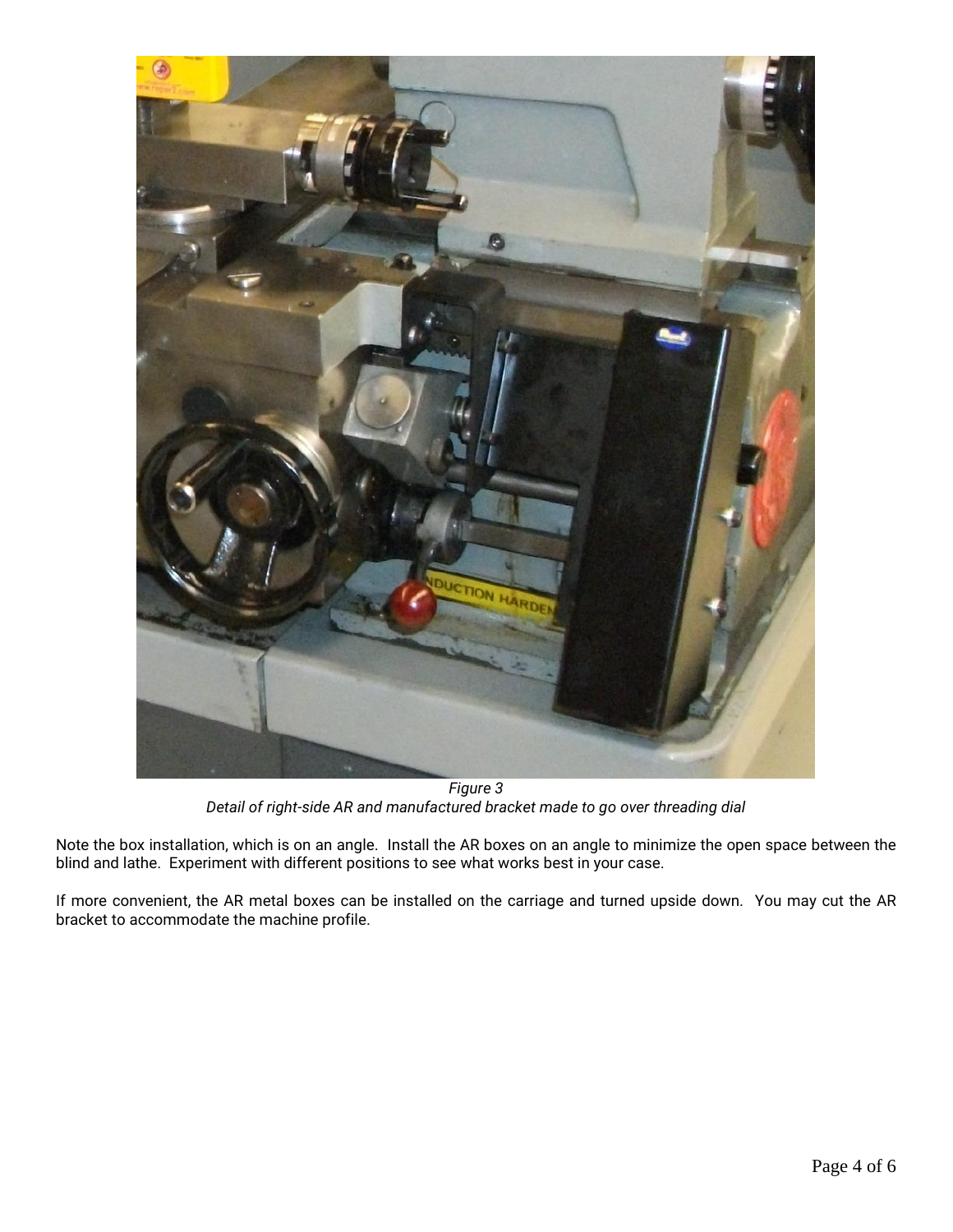You must drill holes in the blind bracket and metal box brackets. Use ¼"-20 or 5/16" Allen socket bolts for mounting. Drill and tap directly into the machine. See figure 4 for a closeup photo of the right-side AR metal box installation.

**Care must be taken not to drill through the headstock or carriage gearbox. Take special care with gearboxes that have oil inside them.**



*Figure 4 Close up photo of right-side AR installation*

Make sure that during installation, the blind is perpendicular to the roller/metal box to ensure proper rewinding on the roll.